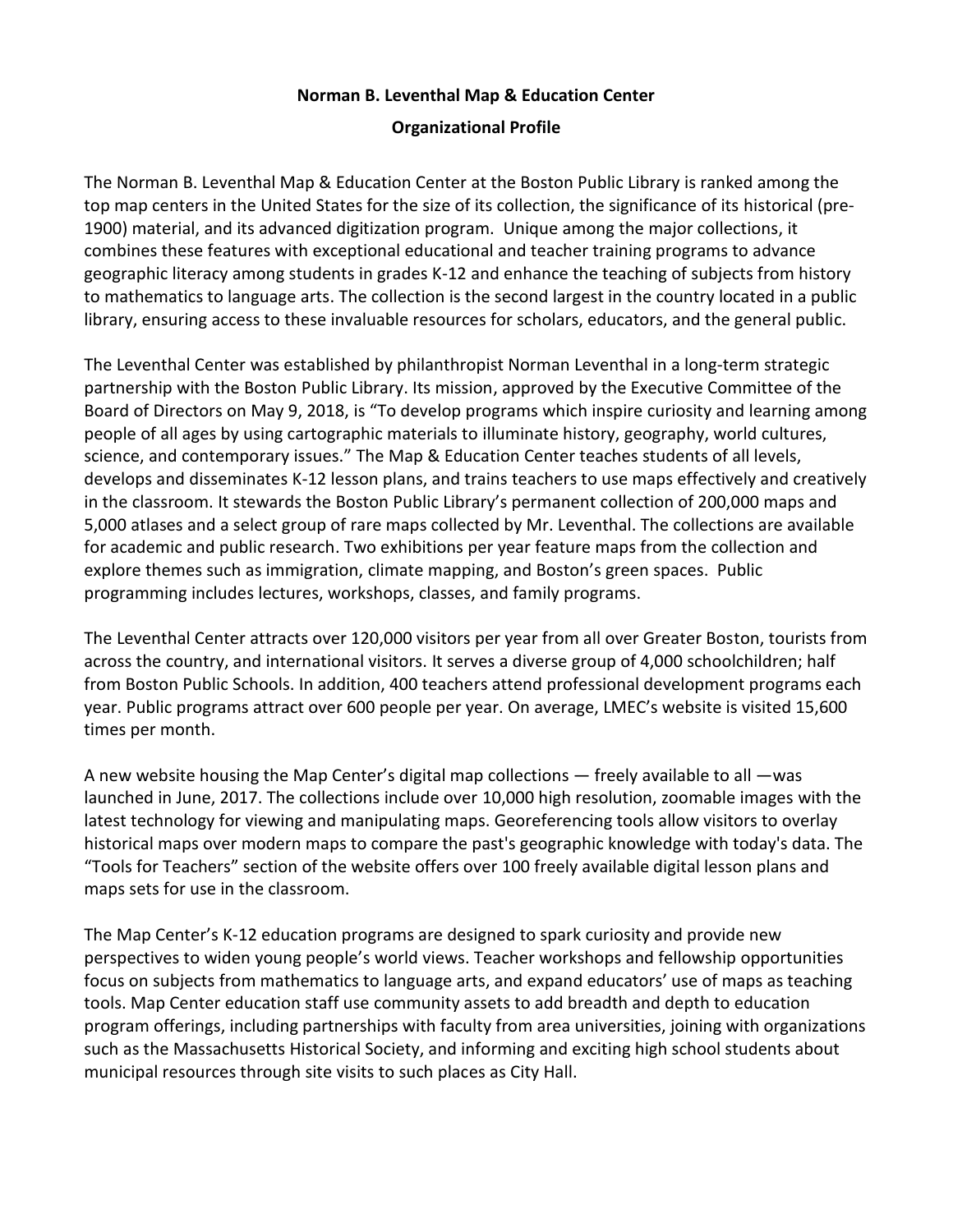## **Norman B. Leventhal Map & Education Center**

### **Strategic Plan Summary**

Over the past two years, the Norman B. Leventhal Map & Education Center has been involved in an in-depth strategic planning process. This process began with a ten-year review of the organization as mandated in its founding agreement, signed in 2007.

The ten-year review was completed in 2017, conducted and written by the Map Center's Board of Review, along with a committee of map curators and education experts from leading peer institutions. The Map Center's Board of Review is comprised of recognized experts in the history of cartography, cartographic collections and their curatorial functions, educational programs using geographic and cartographic material, and related fields. A thorough evaluation was completed, with the reviewers concluding that the Map Center had met or exceeded its founding goals.

The organization then embarked on a year of strategic planning in order to chart a course for the Map Center's next phase of growth and development. The planning process was directed by the strategic planning committee of the Board of Directors and President Connie Chin, and, when finalized, will be presented to the full board for approval. The plan incorporates information and recommendations from a benchmarking interview study, conducted by consulting firm TDC, to understand the Map Center's competitive context, a facilities space study conducted by architecture firm NBBJ, and the ten-year review done by the Board of Review. The finalized three-year strategic plan (2018-2020) is scheduled to be presented to the Board of Directors for approval at its June 20, 2018 meeting.

Throughout the planning process, the committee focused on a guiding question: How can the Leventhal Map and Education Center best leverage the unique power of maps to engage the public's curiosity about the world and increase its understanding of history, geography, world cultures, current events, and citizenship?

Upon consideration of trends and opportunities in the education and library fields, advances in geospatial technology, the core strengths of the Leventhal Map Center in relation to peer institutions, organizational constraints, and target constituents, the planning committee concluded that the Map Center could have the greatest impact by:

- Enriching all schoolchildren's learning experiences and empowering educators to teach with maps;
- Inspiring the public to explore issues of historical and contemporary relevance; and
- Collecting, preserving, and giving the public broad access to our cartographic cultural heritage.

As a result of the planning process, the organization re-affirmed its core commitment to education by rewriting its mission statement and making a name change from "Norman B. Leventhal Map Center" to "Norman B. Leventhal Map & Education Center." This gives the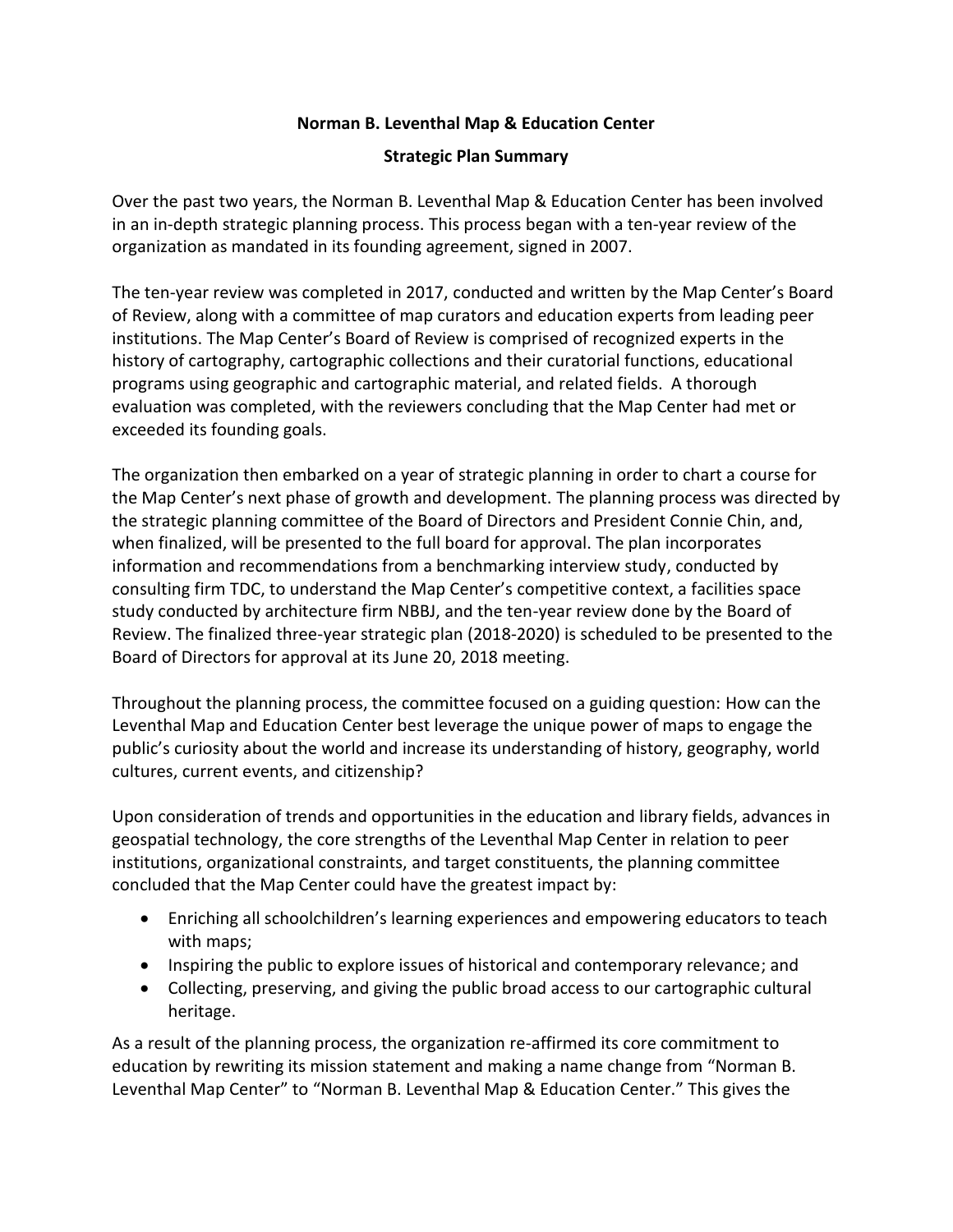organization a strong framework for collaborating with educators in support of local, state, and national curriculum frameworks, and for connecting with communities that can use historic and current maps as a basis for improving their neighborhoods.

The objectives of the strategic plan are:

- 1. Continue to use maps in creative ways to engage students and the public to help them better understand geography, history, world cultures and citizenship.
- 2. Achieve national and local leadership in the creative use of maps in K-12 education.
- 3. Continue to present relevant and compelling exhibitions that engage the public in civic discourse and present diverse points of view.
- 4. Reach a national audience through innovative digital initiatives on the Map Center's website that take advantage of advances in geospatial technology.
- 5. Continue the Map Center's high standards of care and development of the collection.
- 6. Broaden the organization's base of financial support.

In pursuit of these objectives, the Leventhal Map & Education Center will:

- Increase education program staff by one half position from its 2017 level;
- Increase focus on high school level programs and develop strategic partnerships with schools;
- Expand teacher training programs in order to reach greater numbers of students;
- Strengthen alignment of education and exhibition programs;
- Increase relevancy of exhibitions by using the Center's maps and historic artifacts to highlight contemporary issues such as immigration and climate change.
- Focus exhibitions on the exploration of a theme by telling stories through maps.
- Build on the significant progress made during the past ten years in physically gathering, organizing, and cataloging the collection of 200,000 maps and 5,000 atlases, facilitating the use of the collections in exhibitions and education programs.
- Use the retirement of the Curator of Maps as an opportunity to restructure curatorial staffing to best support the new educational mission of the organization.
- Focus on digital initiatives, capitalizing on the burgeoning field of geographic information systems (GIS).
- Continue to digitize maps in the collections and make them freely available online.
- Utilize geospatial software to allow website users to conduct spatial searches of map databases and overlay contemporary maps on top of historic maps.
- Negotiate long-term facilities needs with the Boston Public Library, to ensure proper care of collections, growth of education programs, and the smooth operation of the organization.
- Broaden base of support for long-term sustainability by developing the Board of Directors, focusing on major gifts, and developing a strategy to increase endowment.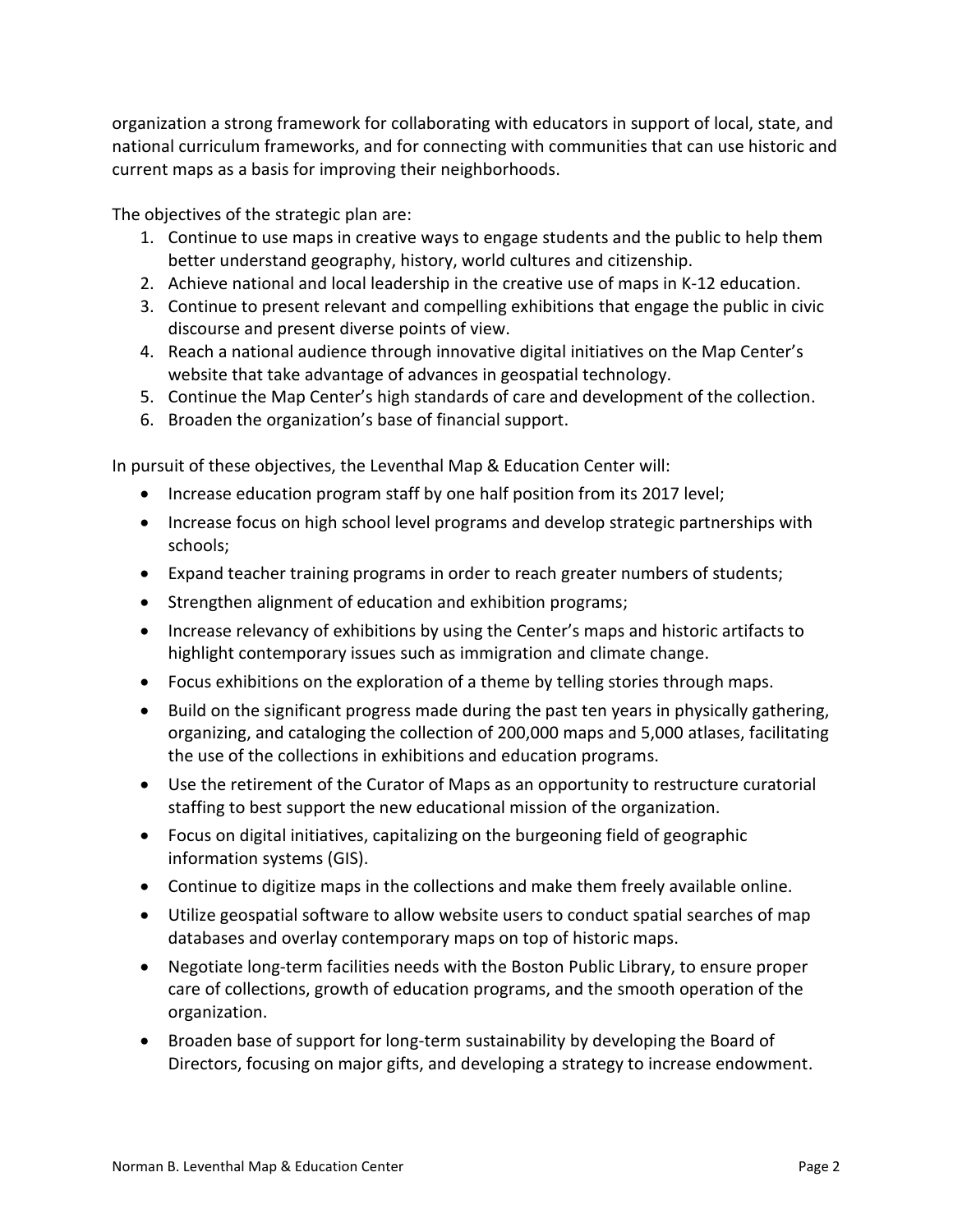# **Norman B. Leventhal Map & Education Center**

*Empowering Maptivists*

"A city is not an accident but the result of coherent visions and aims." -- Leon Krier, The Architect of Community

The Norman B. Leventhal Map and Education Center (LMEC) seeks an Activating Community Opportunities Grant to deepen its work with the Boston Public Schools (BPS), in partnership with the Boston Public Library. This project will expand students' access to maps and spatial data as powerful tools for advocacy and change. Students will gain a better understanding of where they live and will learn to think more broadly about effecting change in their communities. Building on LMEC's work over the past year with two BPS high schools, *Empowering Maptivists* will use historic and modern maps of Boston to deepen students' understanding of issues connected to immigration, gentrification, and community resources in their city, giving them the tools to propose solutions for change.

#### **I. Statement of Need**

In the Boston Public Schools, more than 75% of students are designated as "high needs." These students are from low-income families, English language learners, students with disabilities, or a combination of all three. In *Empowering Maptivists,* LMEC will partner with two BPS high schools: Snowden International School and Margarita Muñiz Academy. Snowden's students are 75% high needs and 94% non-white. The Muñiz Academy is the first dual-language high school in Boston and serves a student body that is 96% Hispanic and 88% high needs.

In working with Boston students, LMEC looks to use its collections to connect students to their day-today experiences, but it also encourages them to think outside of their neighborhoods alone. The new national C3 social studies standards (college, career, and civic life) state that the marginalization of social studies has a direct impact on students, especially students of color and students living in poverty. Engaging students in thinking about their own communities, according to the authors of the C3 standards, results in "Active and responsible citizens [who] are able to identify and analyze public problems, deliberate with other people about how to define and address issues, take constructive action together, reflect on their actions, create and sustain groups, and influence institutions both large and small."<sup>1</sup> 21st century skills (collaboration and teamwork, creativity and imagination, critical thinking, and problem solving) have also been cited as critical to student engagement, from personal and social responsibility to visualizing and decision making.

Project-based learning is recognized as a way to address these skills and give students the flexibility to dig deeply into a topic and create their own solutions. The Norman B. Leventhal Map & Education Center has always placed critical thinking and visualization at the center of its work with young people.

<sup>&</sup>lt;sup>1</sup> "College, Career, and Civic Life (C3) Framework for Social Studies State Standards."*National Council for the Social Studies*, 12 June 2017, www.socialstudies.org/c3.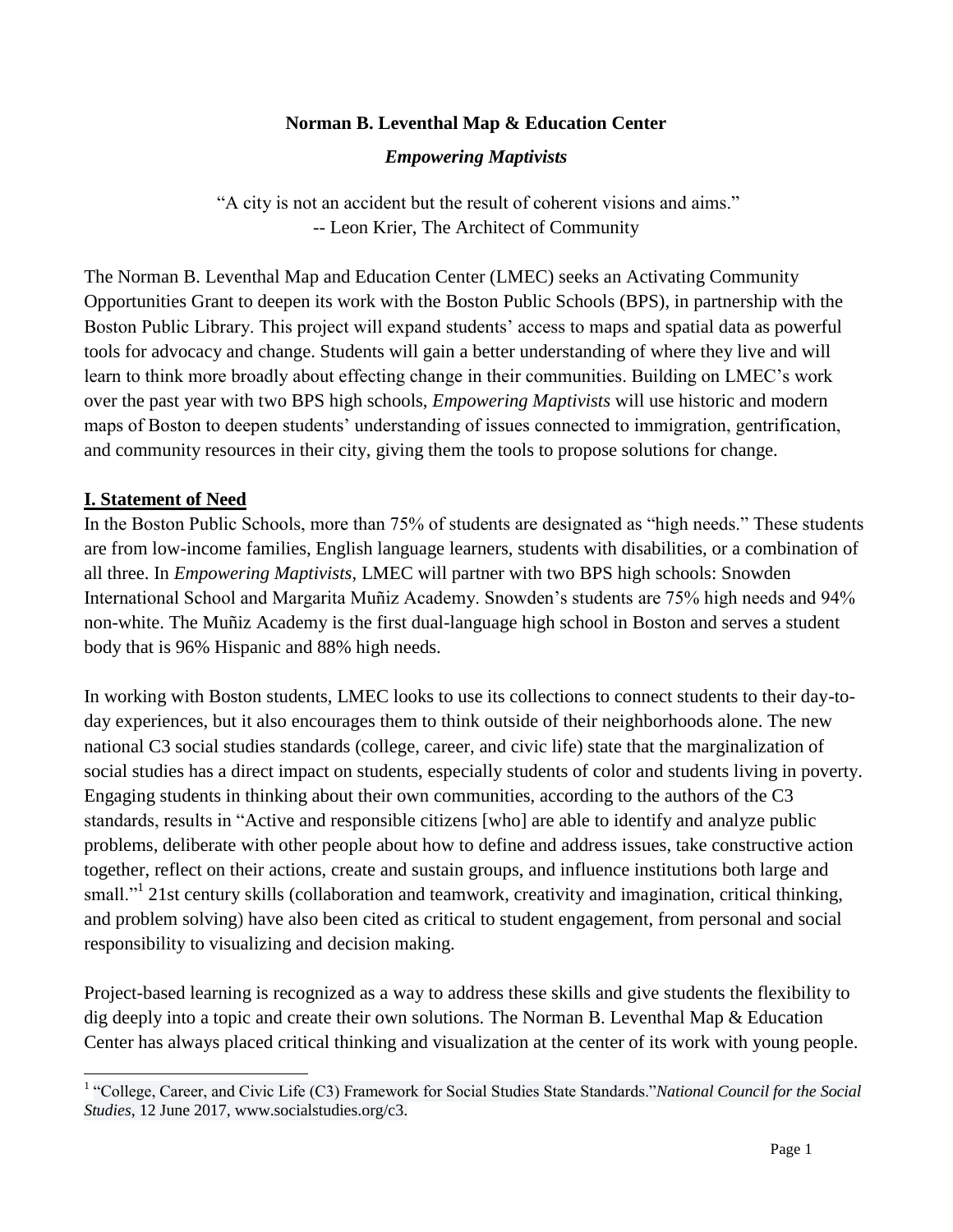Finding oneself on a map is exciting for both young people and adults as they orient themselves and discover their place in the world. LMEC's collection is particularly strong in maps of Boston and this has been vital to the strength of the Center's educational offerings.

The key components of this project are:

- 1) Continue and expand already existing partnerships between LMEC, BPS, and the Boston Public Library to enable students to access and use maps and data to deepen their knowledge of their city.
- 2) Create a formal program and curriculum in partnership with Boston Public Schools that engages high school students with maps, data visualizations, and other digital resources connected to their communities to enhance their mastery of 21st century skills.
- 3) Teach students to collect their own simple data about a topic of study in their community, help them create a visual source (map, graphic, etc.) that they can use to make their research studies more powerful, and help them consider how to advocate for change.
- 4) Empower students to take their research, data, maps, and ideas for change to their communities through the community hub of their local Boston Public Library branches. The project will culminate with students giving community presentations, leading discussions, and proposing action steps. Students will see that their voices are heard both in school and in the community.

*Empowering Maptivists* fits with this IMLS special initiative in that LMEC is working with its long-time partners Boston Public Schools and the Boston Public Library to further leverage the power of its map collection and educational mission to connect the city's students with city resources. LMEC's approach to making its collections and outreach relevant to the community at large is innovative, integrating both physical and digital maps to engage and create dialogue and action. In addition to the LMEC resources, students will also access the Boston Public Library's Teen Central resources and data and maps from the City of Boston's Planning and Development Agency. The project will have an impact outside of the school day, leveraging community resources and showing students that their opinions are valued.

For the Boston Public Schools, fostering deep connections with city organizations is vital. As the principal of Snowden International School stated about this collaboration: "Students get to learn about the history of their communities and to understand how policy has impacted their lives and the lives of their parents and neighbors over the years in Boston. Students are able to connect important concepts from their history and humanities courses to specific evidence of these trends in their communities." Likewise, teachers at the Muñiz Academy initially approached LMEC to partner, as they felt their students lacked an awareness of how to access information about where they live. These educators wanted to help create a new narrative for their students: one where they are able to locate, collect, and analyze information about where they live, and communicate with the larger community about the steps that they see as critical to creating positive change.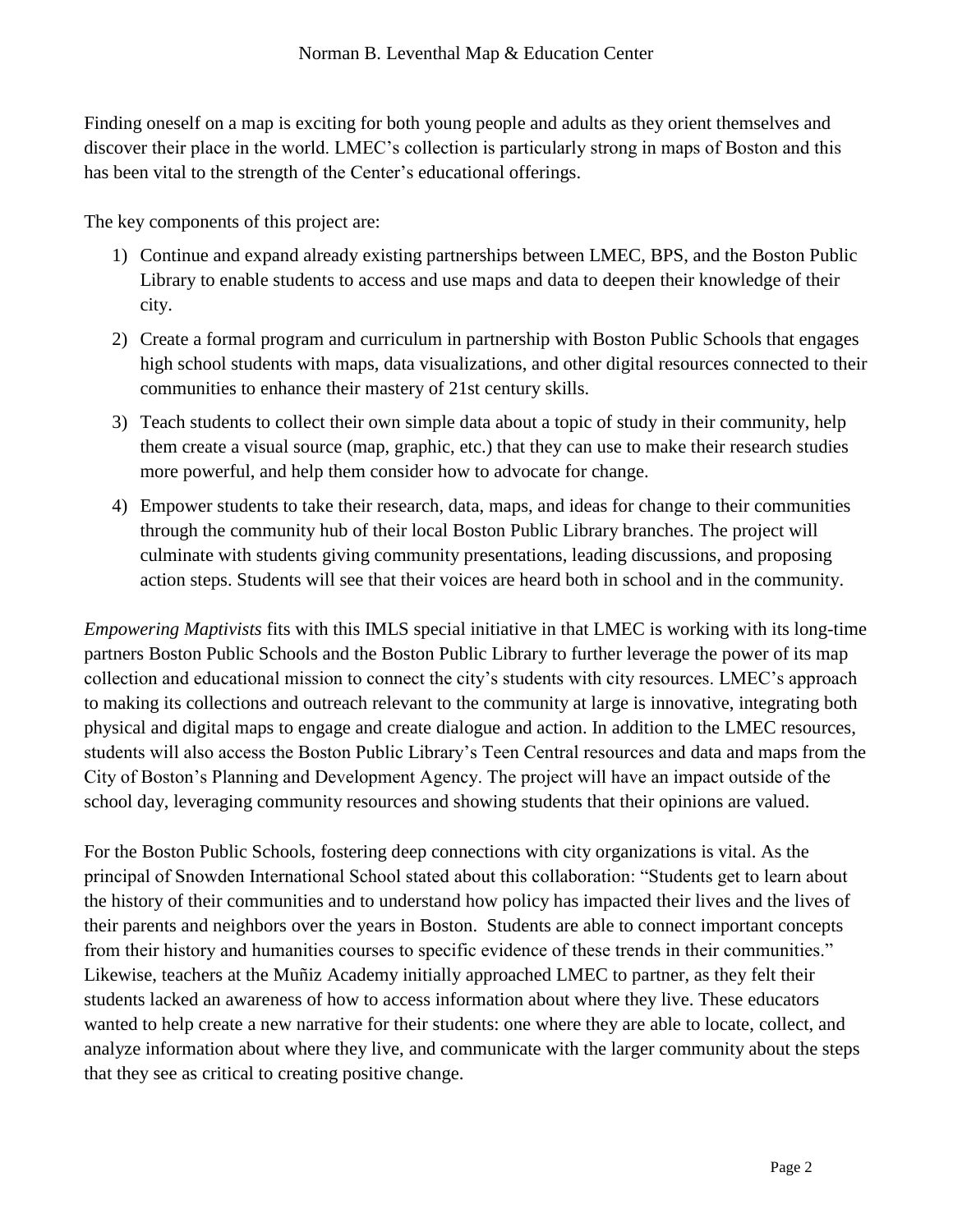LMEC is particularly well-positioned to lead this project, as it is the only organization in the city devoted to using maps as learning tools. LMEC brings its expertise in GIS (Geographic Information Systems) to this project, building students' skills in this growing STEM field, and supporting projectbased learning experiences. Student "maptivists" will connect their classroom studies with real-world experiences in their neighborhoods and learn to create visual representations of specific trends or issues in their city and beyond.

The City of Boston recently launched Analyze Boston, an online data hub giving open and easy access to maps and data about the city, to which the Boston Public Library (BPL) was a key contributor. This project will make use of Analyze Boston, which will enable students and teachers to access, analyze, and propose new ideas using information from this open data platform and represent it geospatially.

This project also fulfills the strategic vision of the BPL and its core Compass Principles. These include: the BPL as a user-centered institution that changes with the demographics of its neighborhoods, a place for community gathering, the use of special collections to engage multiple audiences, working with children and teens, and access and innovation. This project fits squarely within the BPL's push for equal access to data, and its goal of bringing both visual and digital literacy to all citizens.

*Project History*: In December 2017 and early 2018, LMEC piloted multi-part programs with the Margarita Muñiz Academy, a dual language high school, and the Snowden International School, both Boston Public Schools.

At the Muñiz Academy, LMEC educators worked with 70 seniors on research projects focused on current issues affecting Boston residents. Students researched an issue of importance to them, then proposed a policy to affect positive change. The students were asked to use maps and visuals to enhance their research and gain a better understanding of the city using the resources of LMEC. Students studied demographic maps of Boston and discussed the kinds of information these maps can tell us about the city (and also what they cannot). For example, students analyzed maps showing data such as income diversity, top languages spoken other than English in Boston neighborhoods, and racial diversity. They grappled with what the data showed them, and what other information they needed to know in order to get a fuller picture. Students considered how seeing the information geospatially makes a stronger impact than just seeing a simple chart of statistics.

Students were also introduced to some basic GIS tools in an initial lesson and were asked to take photos and notes in their own neighborhoods to create "happiness" and "change" maps using StoryMap, a web app that allows users to combine maps, narrative, images, and multimedia. The "data" created by these maps helped refine their topics of study and their policy proposals.

A subsequent lesson included a visit to the Boston Planning and Development Agency at Boston City Hall to view a physical model of the city and meet with GIS researchers. After students completed their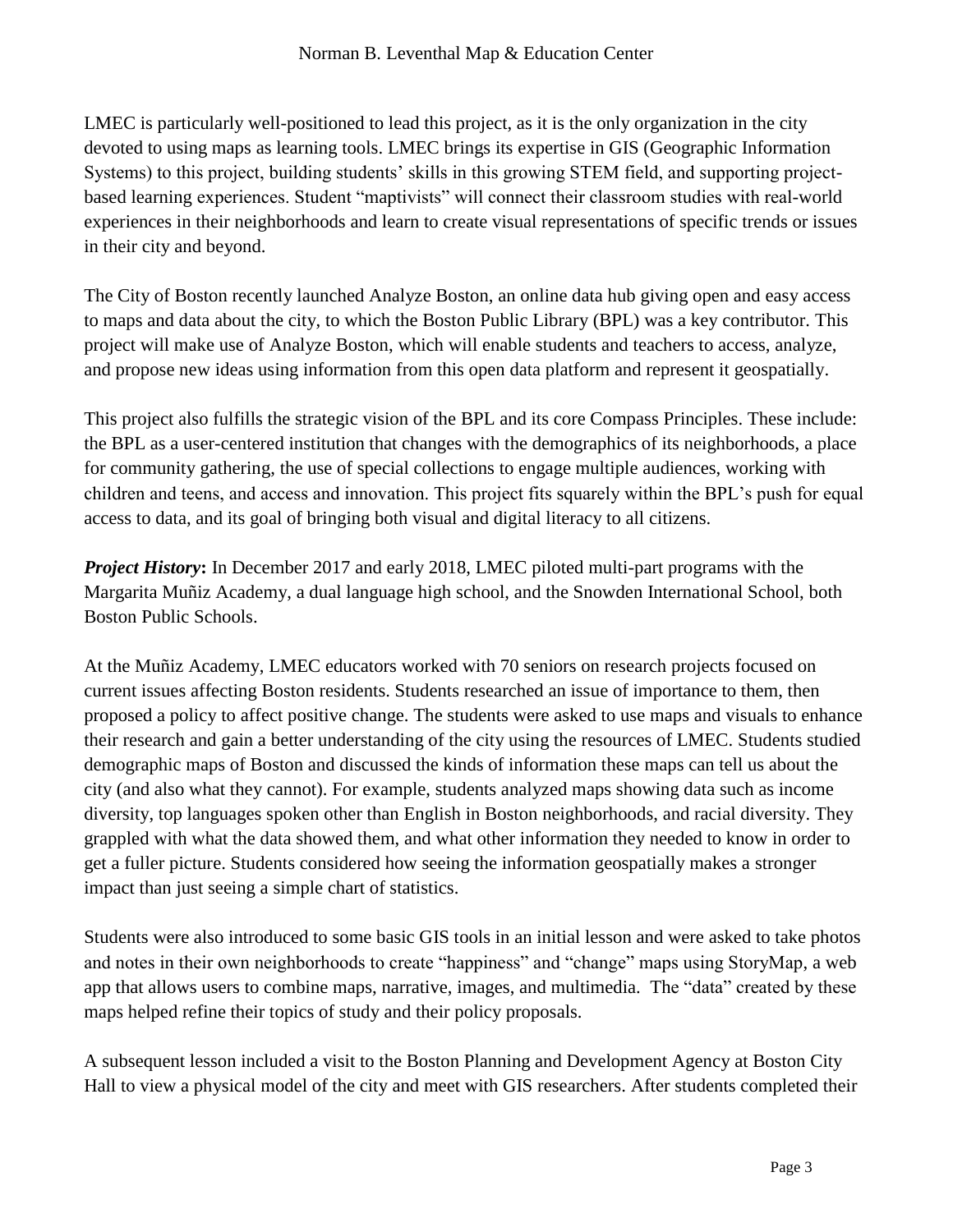individual research projects, they created a final group map, in both Spanish and English, with summarizing images and outlines of all their proposals, showing the various issues they addressed. They added key visual elements connected to places in Boston and to their topics. The students proposed a range of new ideas, from expanding affordable housing in an increasingly expensive city, to increasing services for refugees and new immigrants, to improving services for children of parents with drug addictions. The students' work can be viewed at: <https://arcg.is/1r5f8j>.

The goal of this process was not to train students to be GIS pros, but rather to guide them in accessing maps and data to help answer questions and solve problems. As the classroom teacher and LMEC further refined the lessons, the goals were always to give students an understanding of how to access information about where they live and to be critical readers of data.

There was a mutual understanding between LMEC and the Muñiz Academy that exposing this population of students to tools like GIS, careers pathways in data and research, and the innumerable resources of the Boston Public Library, was as much a critical part of the program as writing and making maps. The partnering teacher stated: "This extensive 'Mapping Boston' work helped root my students in their research of their city. It also provided them with perspective on the relationship between their individual contributions to improving Boston and the collective impact of their work."

At Snowden International School, LMEC is working with 75 ninth graders and 80 tenth graders. The focus is on using geo-referenced maps (digital images of historical maps that have been "rectified" to correspond to a modern map) to look at the city over time, specifically the process of "redlining" in Boston neighborhoods during the 1930's and 1940's. Students examine maps from LMEC's urban atlas collection as well as maps from the Home Owners Loan Corporation to examine how federal housing loan policies during the New Deal still have repercussions today. High school students across the city study the history and impact of the Boston busing crisis from the 1970's and look at how neighborhood segregation continues to be an issue in 2018. Students at the Snowden School created ThingLink maps where they imbedded points of data connected to what they learned about the New Deal in Boston. They will return to the maps and issues again when they begin their study of Boston busing later this spring.

*Alignment With Institutional Priorities: Empowering Maptivists* aligns with LMEC's strategic plan and institutional priorities, specifically in the belief in maps as powerful teaching tools. The work of LMEC from Day 1 has been to engage young people's curiosity about their world. Through exhibitions, public programs, and educational programs, LMEC seeks to create relevancy with the issues of today by connecting the stories told by historical maps with those of modern maps, helping us understand our communities and the world around us. A goal of the LMEC strategic plan is to build deeper school and community-based partnerships that go beyond the one-time classroom visit or family day. With this project, LMEC will work to build a program and curriculum that can be replicated and used by additional teachers and librarians alike that inspires students to ask: what do I want to improve in my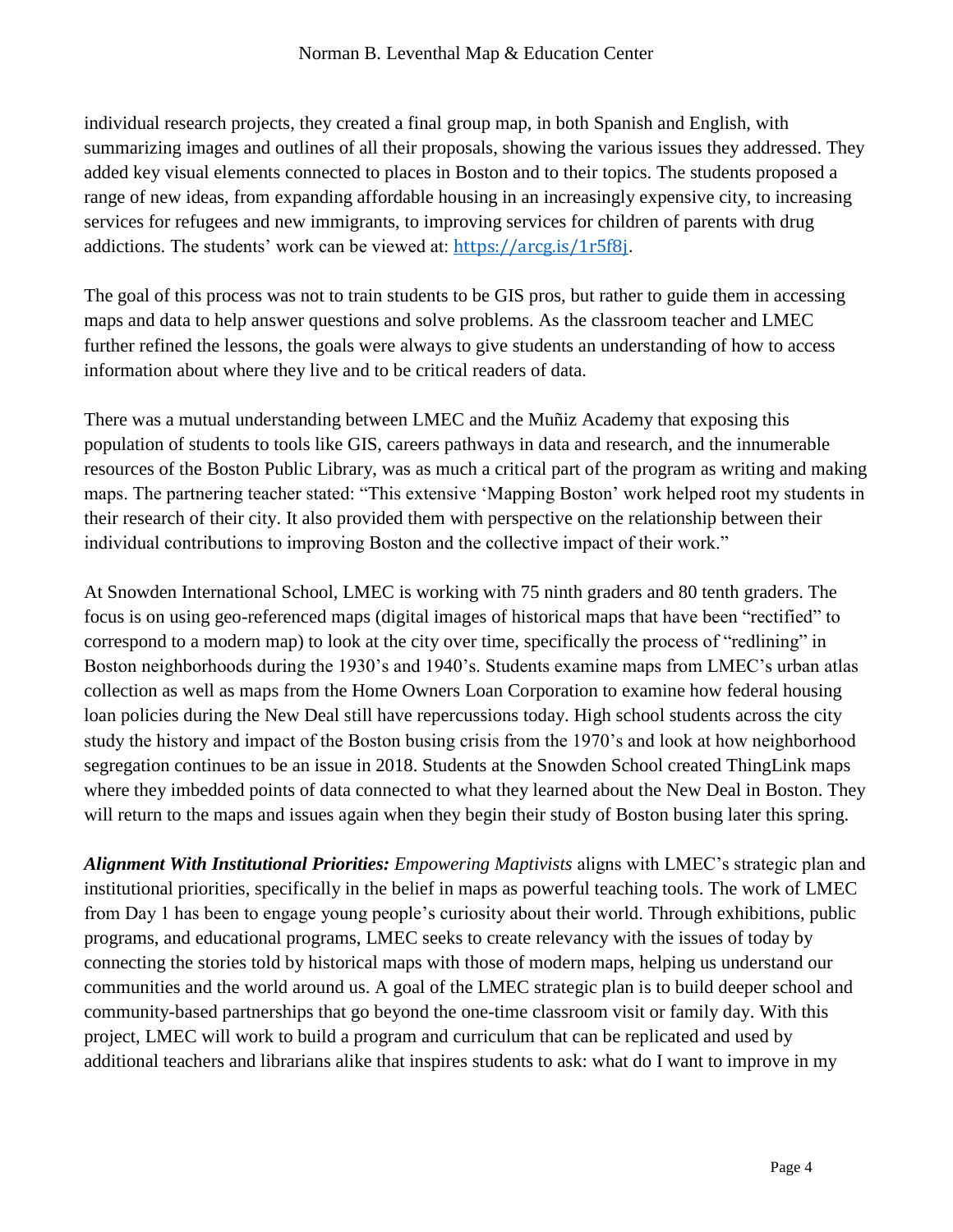community? How can I better understand where I live by looking at maps and data from the past and the present?

*Reaching Non-Traditional Audiences:* LMEC presents its maps as stories about the world. For BPS students, 86% of whom are racial/ethnic minorities, their stories are often not heard. Seeing themselves on a map and creating maps of their own making will not only introduce them to 21st century technology skills through the use of GIS, but will also empower them to think more broadly about the city of Boston and their place in it. This is especially important work to undertake with high school students who are taking their place in the adult world. As they become eligible to vote and participate in civic life, these students will be informed and engaged.

This project will give students several platforms for giving voice to their concerns. The Boston Public Library is already a mighty force in the city in that it provides safe spaces for teens and connects them with resources. Building upon their engagement with the library system, the students will have the opportunity to take their work from the classroom and present it to the broader community at their neighborhood library branches. In addition, LMEC has an active social media presence on Facebook, Twitter, and Instagram and those platforms will be used to further share student work and engage the community around their chosen issues and questions.

*Community Buy-In and Asset Mapping:* Through these pilot projects, LMEC has formed strong partnerships with the Snowden and Muñiz schools, as well as with the Director of History and Social Studies for the school district (see letter of support). Our ongoing partnership with the Boston Public Library (LMEC is located within the main branch) will facilitate collaborations with BPL's Teen Central and with the neighborhood branch libraries. An advisory group comprised of current teachers involved in the project, key administrative staff from BPS, a part-time project consultant, youth services librarians at the Boston Public Library, and professional evaluator Sun Associates will guide curriculum development and ensure broad community representation.

In the case of this grant, asset mapping will take place as LMEC looks at how to expand the project beyond the initial two pilot schools. Working with Boston Public Schools, LMEC will identify individual schools in a variety of neighborhoods who want to integrate maps and data into their study of Boston. LMEC will also work with the branches of the Boston Public Library to identify opportunities for students to present their findings to the community.

Other potential partners have been identified for future program expansion. These groups include the Boston Debate League and the Hyde Square Task Force, groups that work with Boston students, but are outside of the school structure.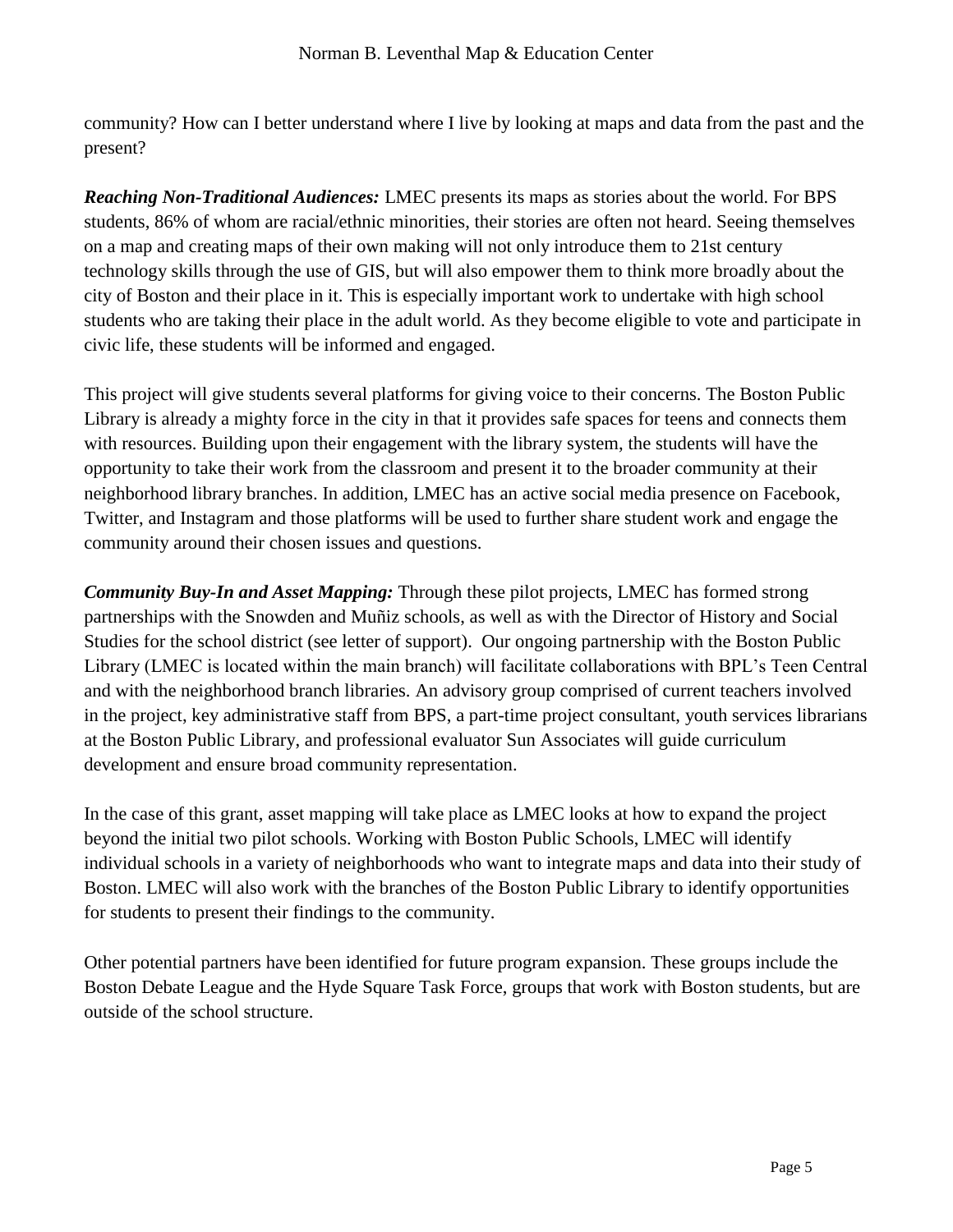# **II. Impact**

*Empowering Maptivists* will empower BPS students to identify ways in which they can work to better their communities and construct their own visions of Boston. At the center of this project are the students themselves who will decide which issues are important to them. They notice inequities in their neighborhoods, how their schools look, and what services they need to help them succeed. Students will lead this project by selecting their areas of interest to research. Their teachers and LMEC staff will act as facilitators, helping students put their thoughts into writing, create persuasive maps and visuals, and then motivate others to care about their issue by sharing their research and suggesting actions to affect positive change.

For example, Muñiz students' observations of the positive and negative aspects of their neighborhood through the creation of a StoryMap would perhaps be wildly different from that of an adult professional living two blocks away. Day-to-day experiences can very often be limited to what we see and know. Despite the close proximity of neighborhoods in Boston, many students are unfamiliar with parts of the city outside of their own neighborhoods. This project will give students a better understanding of how their neighborhood fits into the rest of the city, broadening their sense of community.

Community is defined in multiple levels in this project, from the students and teachers in the schools, to the larger community of BPS peers, to adults in the schools' neighborhoods who will view and respond to the students' maps and research. At the heart of this project is empowering the students to engage both their own communities and the community at-large with topics they care about. LMEC will share student-created maps and written projects through its website and social media. The end result will be student-led community presentations of their work in which they solicit feedback and ideas from peers and create action steps towards thinking about addressing an issue. Students will be involved in deciding how they want their maps to be shared on social media and possible ways to ask for feedback and ideas from participating community members. They will also help design the dialogue sessions at the BPL branches.

The first year of the project will be focused around the students and what they see as their collective vision for impact. The long-term impact of this project will be to create a deeper and more meaningful connection between Boston Public School students and the resources of LMEC and the Boston Public Library. Libraries are critical hubs of learning outside of school and foster deep cross-community connections by providing a variety of services and resources.

*Empowering Maptivists* will work with an external evaluator, Sun Associates, to help insure that the project is making steady and demonstrable progress toward achieving its objectives with regard to supporting students and improving their skills in engaging with their communities. Sun Associates is experienced in working with informal educational institutions as well as diverse, high-need, school districts. Evaluation work will focus on two activities: 1) Assisting the project staff in developing performance indicators that connect the project's activities with evidence of student community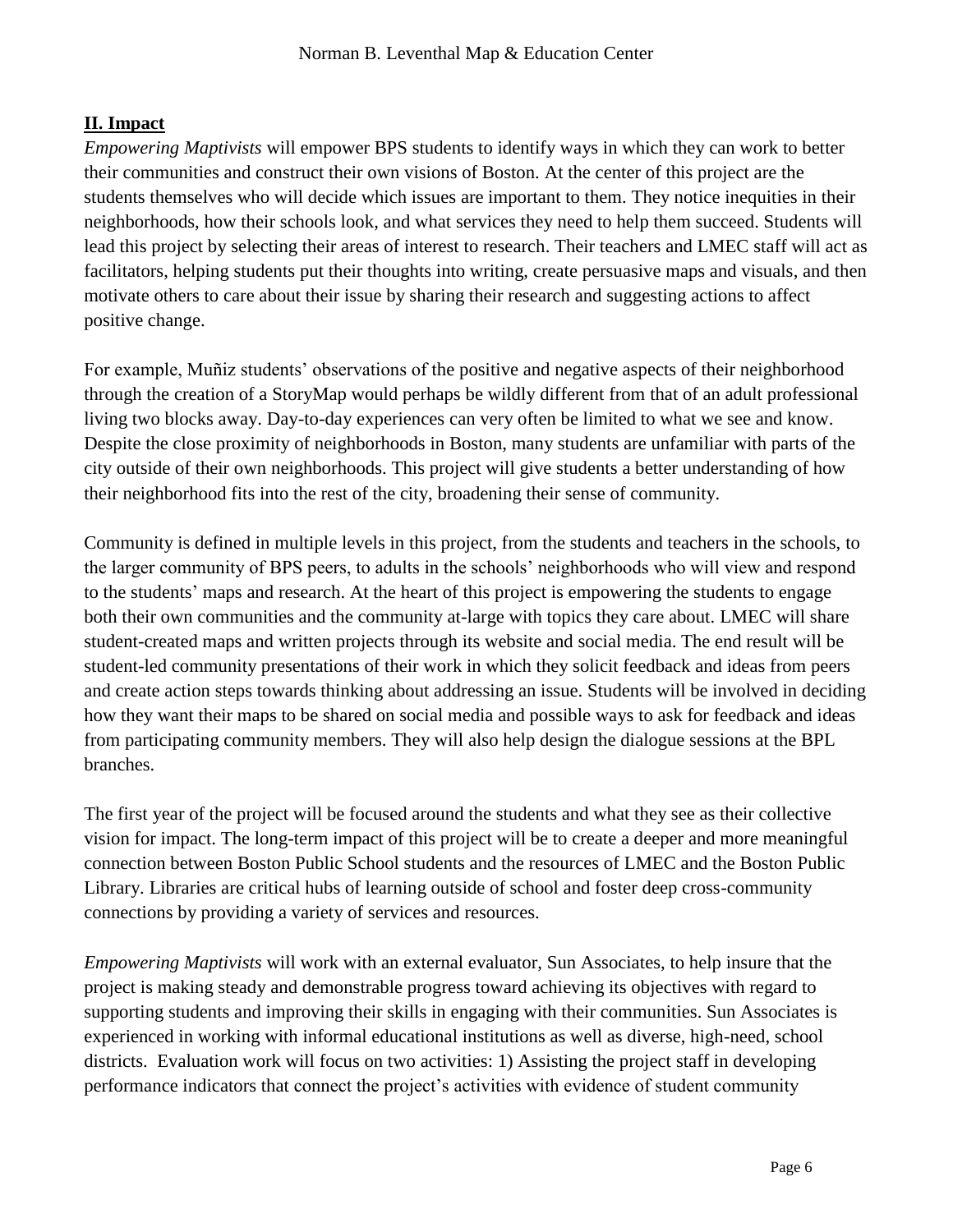involvement and 2) formatively and summatively tracking progress in meeting the project's performance indicators. These activities will help **define** *Empowering Maptivists'* success and will **document** the degree to which the project is successful in achieving its impact.

In the first year of the project, the evaluator will take charge of assembling an array of research information on indicators of effective project-based learning, teacher professional development, and student community engagement. This information will be provided to project staff and stakeholders who will then reflect upon this research and will refine a set of project-specific performance indicators (see below) and create a set of rubrics for assessing teacher training and student work. Taken together, this work will guide and inform the assessment of *Empowering Maptivists'* work product for the remainder of the project. This indicator and rubric development work will occur early in the project so that the project staff are clear on the assessment criteria for their (and the project's) work, and can use this intelligence to formatively guide project activities. The evaluator will meet regularly with the project's advisory board during this first year to discuss the metrics associated with these indicators and to insure that indicators are fine-tuned and kept on track with the evolving nature of Year 1 project work. The evaluator will prepare a report at the end of Year 1 that qualitatively and quantitatively summarizes project progress for the year.

While it is essential that project staff and stakeholders have a central role in the finalization of project indicators, it is clear that these indicators will relate in large part to the evaluation questions shown in the table below:

| <b>Evaluation Question</b>                                                                                                               | <b>Possible/Draft Indicator</b>                                                                                                                         | <b>Associated Metrics</b>                                                                                                       |
|------------------------------------------------------------------------------------------------------------------------------------------|---------------------------------------------------------------------------------------------------------------------------------------------------------|---------------------------------------------------------------------------------------------------------------------------------|
| To what extent has the project<br>supported BPS, Muñiz, and<br>Snowden teachers in the<br>implementation of a<br>curriculum that engages | <b>Empowering Maptivists</b><br>teacher professional<br>development provides project<br>teachers with concrete<br>curriculum resources and on-          | Number of lesson plans<br>produced<br>Number of teachers attending<br>project PD                                                |
| students in authentic project-<br>based learning activities that<br>utilize maps as a way of<br>visualizing community data?              | going support for developing<br>and implementing project-<br>based learning activities that<br>focus on data visualization and<br>community engagement. | Qualitative review of lessons<br>against a project-produced<br>rubric<br>Teacher feedback on project<br>PD and project supports |
| To what extent has the project<br>encouraged and supported                                                                               | Students, utilizing<br><b>Empowering Maptivists</b>                                                                                                     | Number of students served                                                                                                       |
| students in engaging with their<br>communities through projects<br>that inspire and support                                              | resources from LMEC and<br>BPL, engage in projects that<br>are of high relevance to the                                                                 | Number of student<br>projects/presentations created                                                                             |
| community conversations?                                                                                                                 | students and their                                                                                                                                      | Qualitative assessment of                                                                                                       |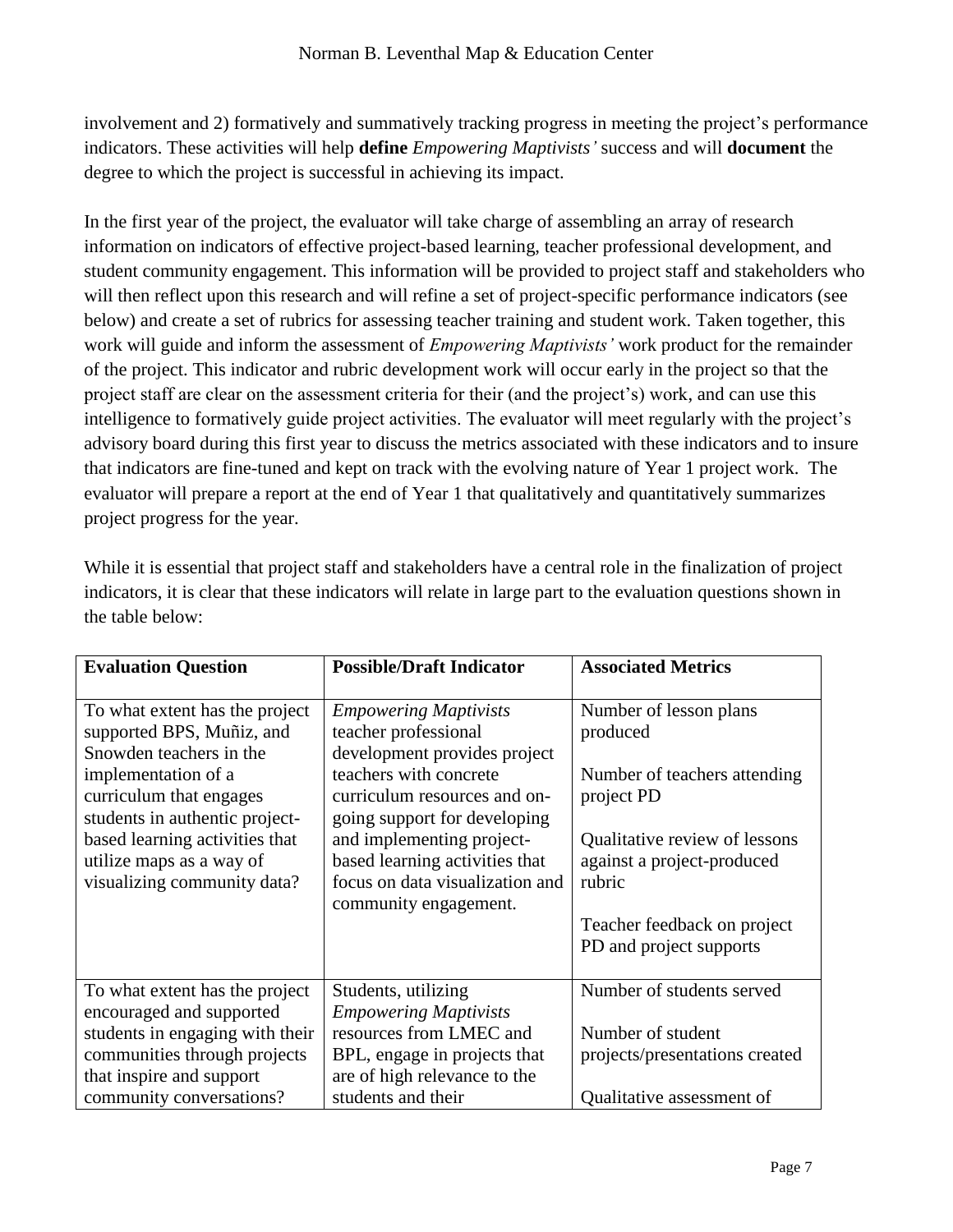|                                                               | communities.                                             | student projects against<br>teacher-created rubric                                                                                                                                            |
|---------------------------------------------------------------|----------------------------------------------------------|-----------------------------------------------------------------------------------------------------------------------------------------------------------------------------------------------|
|                                                               |                                                          | Documentation of student<br>project outcomes (e.g.,<br>community conversations)                                                                                                               |
|                                                               |                                                          | Survey of students around<br>elements of community<br>engagement (e.g., have their<br>skills and abilities around<br>community engagement<br>benefitted from their project<br>participation?) |
| To what extent do student<br>projects involve and reflect the | Students of teacher<br>participants in <i>Empowering</i> | Number of maps created                                                                                                                                                                        |
| use of maps to visualize data                                 | <i>Maptivists</i> produce learning                       | Assessment of map products                                                                                                                                                                    |
| and show community change                                     | products that clearly contain                            | via a project-created rubric.                                                                                                                                                                 |
| over time?                                                    | relevant map data that<br>connects to the history and    |                                                                                                                                                                                               |
|                                                               | current realities of their                               |                                                                                                                                                                                               |
|                                                               | communities.                                             |                                                                                                                                                                                               |

In the second year of the project, the evaluator will continue to apply the project indicators to assess project progress and outcomes. Once again, the evaluator will meet with the project's advisory board and staff throughout the project year to formatively review progress. A final, summative evaluation report will be produced at the end of Year 2.

In keeping with IMLS's request that funded projects set aside time for meeting with a possible thirdparty evaluator, the *Empowering Maptivists* external evaluator will be the project's main liaison with this potential third-party evaluator. Sun Associates will also be responsible for monitoring IMLS information requests and coordinating with project staff to insure that adequate project and participant data is being collected to successfully meet IMLS's information needs for the final project report and/or throughout the two project years.

Performance goals for this project are:

- Continue and expand existing partnerships between LMEC, the Boston Public Library, and the Boston Public Schools to enable students to access and use maps and data to create understanding about their city.
- Create a formal program and curriculum in partnership with Boston Public Schools that engages high school students with maps, data visualizations, and other digital resources connected to their communities to enhance their exposure to 21st century skills.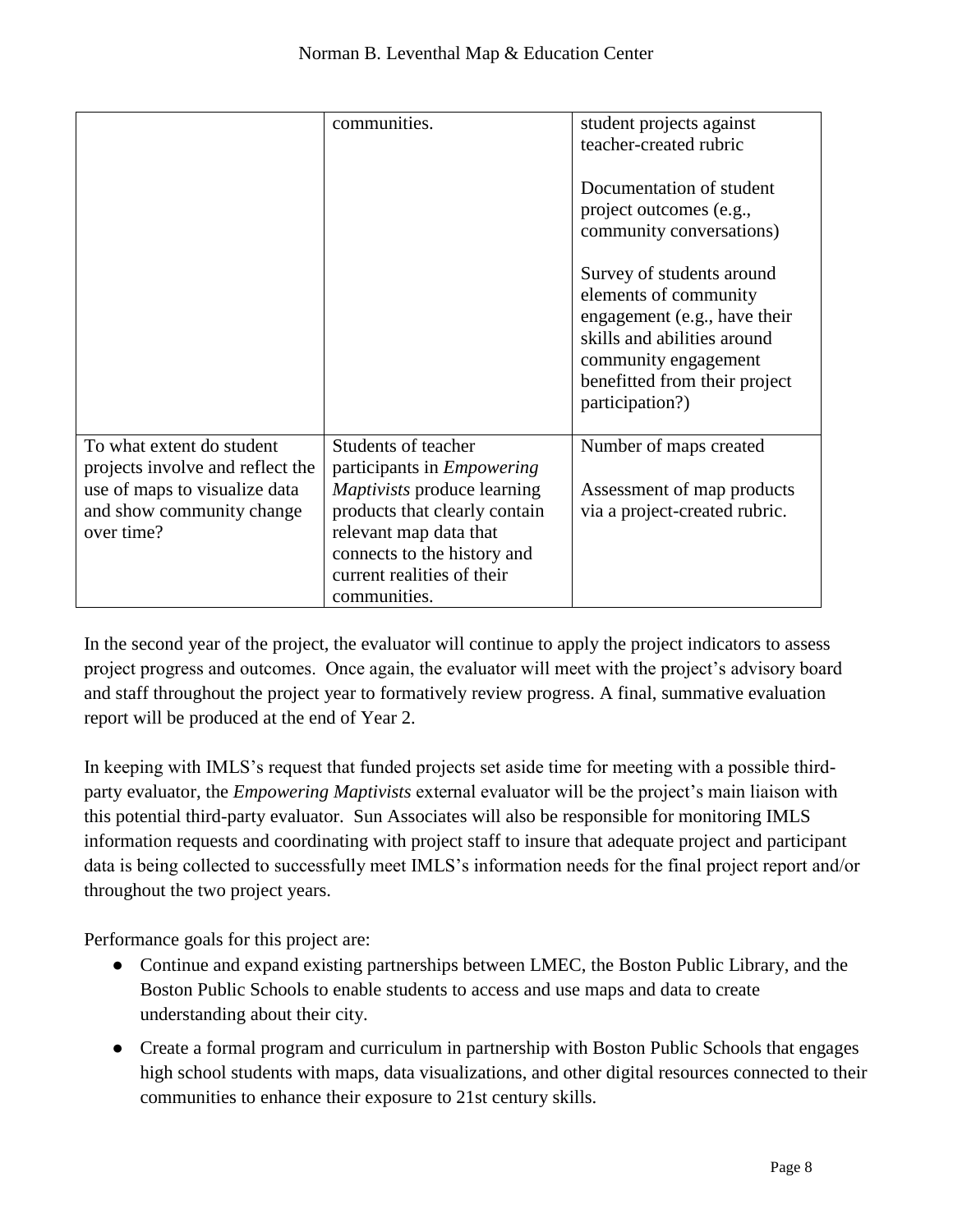- Teach students to collect their own simple data about a topic of study in their community and help them create a visual source (map, graphic, etc.) that they can use to make their research studies more powerful and help them to consider how to advocate for change.
- Empower students to take their research, data, maps and ideas for change to their communities through their local Boston Public Library branches. Community presentations, discussions, and action steps will be the culmination of the student work as they see that their voices are heard.

Metrics:

- Students and their teachers in key partnership schools can demonstrate an understanding and facility with using data and GIS as part of their research and teaching.
- Students who participate in the program have an enhanced understanding of their topic of study or research through studying data, visualizations, and maps.
- Students who participate in the program are able to share their visuals and maps and articulate their research and study of community topics through a community dialogue meeting at a neighborhood library branch. For students who may be unable to present in public due to any learning disabilities, LMEC will work with educators to find alternative ways for them to virtually present and solicit feedback for their projects.

# **III. Project Design**

*Year 1*: Building on current work with the Muñiz Academy and the Snowden School, LMEC education staff will spend the early months of the project reflecting on the current pilot project, assessing successes and weaknesses of the project, and clarifying how to scale up the work with students.

Working with an advisory group of three current teachers involved in the project, key administrative staff from BPS, a part-time project coordinator, youth services librarians at the Boston Public Library, and professional evaluator Sun Associates, LMEC will create a plan via this advisory group to work with students in Year 1. A key component of this work will be meeting with branch librarians in communities connected to the Muñiz Academy to assess and strategize for final presentations and dialogues by students at the end of Year 1.

GIS training for LMEC staff and partner educators will also take place in Year 1. Consulting with Lyn Malone at WorldViews, LMEC will consider the most effective strategies to use GIS with the partnering schools, how to introduce students to collecting and managing data sets that they can then map, and how to scaffold the curriculum. LMEC and WorldViews will meet regularly in person and virtually to assess how the project activities with students are progressing and will pilot various tools and strategies to get students comfortable with the process and tools.

At the end of the 2018-2019 school year, students at the Muñiz and Snowden high schools will present their projects in a community forum at both the central branch of the BPL and the Jamaica Plain branch